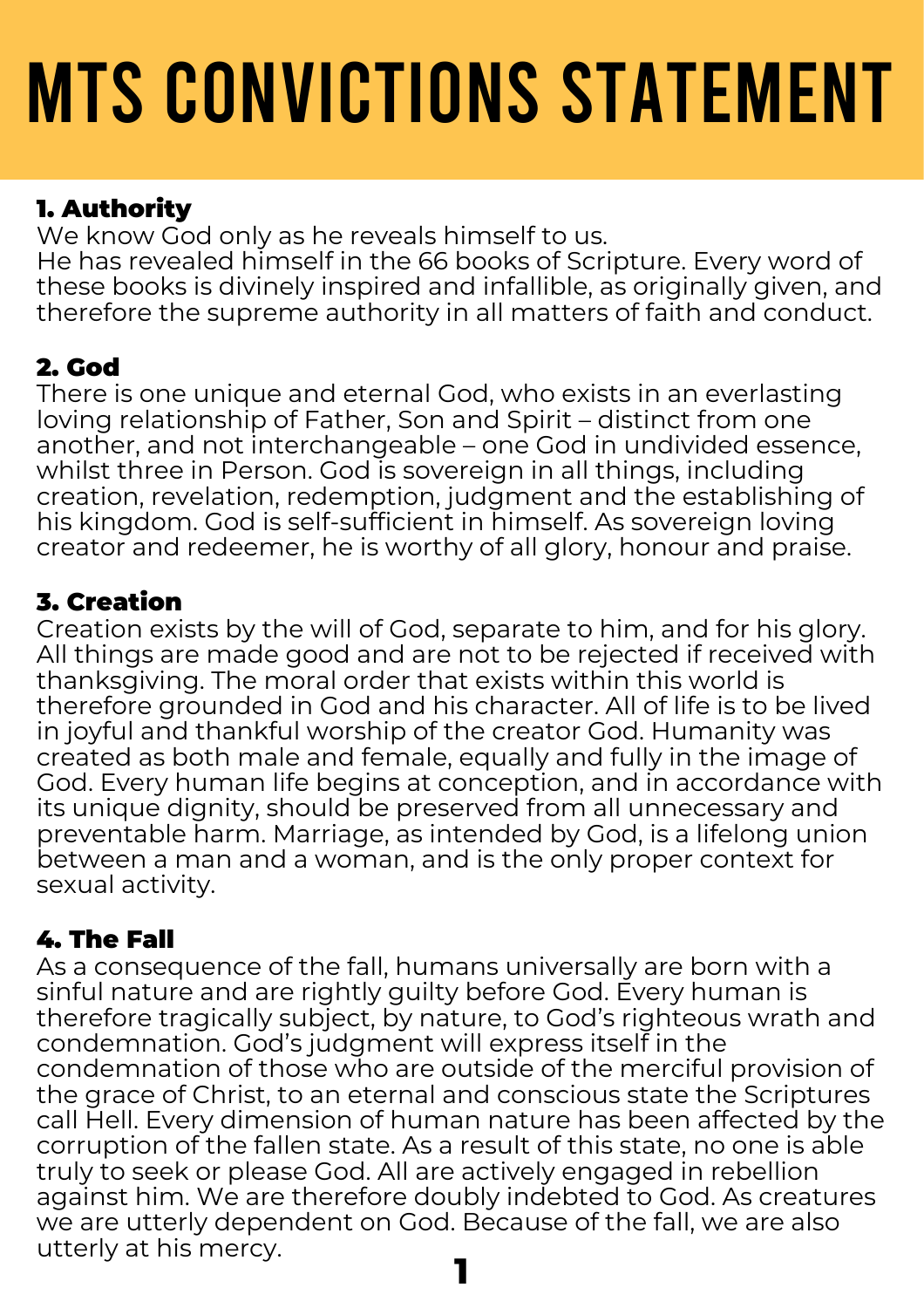#### **5. The Gospel: Jesus and Salvation**

God's saving purposes find their ultimate centre in the person and work of the Lord Jesus Christ. For our salvation, God the Son took on human nature. Jesus was conceived by the Holy Spirit and born of the virgin Mary. He was both fully God and fully man, though without sin. It is only possible for a person to be redeemed from the guilt, penalty and power of sin through the sacrificial death, as our representative and substitute, of Jesus Christ. In that death God demonstrates his love to us most perfectly and establishes his victory over Satan and all his foes. He rose bodily from the dead, as the first act of God's new creation. He rules now as the saving Lord of heaven and earth. He will come again in glory to judge the living and the dead.

The work of the Holy Spirit is necessary to make the benefits of the death of Jesus effective in an individual's life, as He unites us to Christ. This work is only applied to those whom the Father appointed to eternal life, before the creation of the world. This appointment was not based on any foreseen virtue, merit or faith in those appointed. The Holy Spirit irresistibly enables the sinner to repent and put their faith in Jesus Christ, and persevere in living out that faith, so that salvation is entirely of God's grace, not human merit.

### **6. The Christian Life**

Christians now enjoy the blessings of union with Christ and secure relationship with God. We are already declared righteous, forgiven, adopted as his sons and daughters, cleansed, sanctified and incorporated into the church. The Holy Spirit continues to convict us of our sin, to lead us into genuine repentance, and to empower us to live righteous lives, conformed more and more to the likeness of Christ. While we are never sinlessly perfect in this life, we strive to become more godly through putting to death sin, and practising righteousness, in dependence upon Christ. We believe Satan's work in the moral realm is effectively undone by the work of Christ applied through prayer, preaching the word and calling people to repentance and faith, without the necessity of exorcisms. We still await the final consummation of our hope with the return of Christ, the resurrected transformation of our bodies, the complete spiritual perfection of our innermost being and life with him eternally.